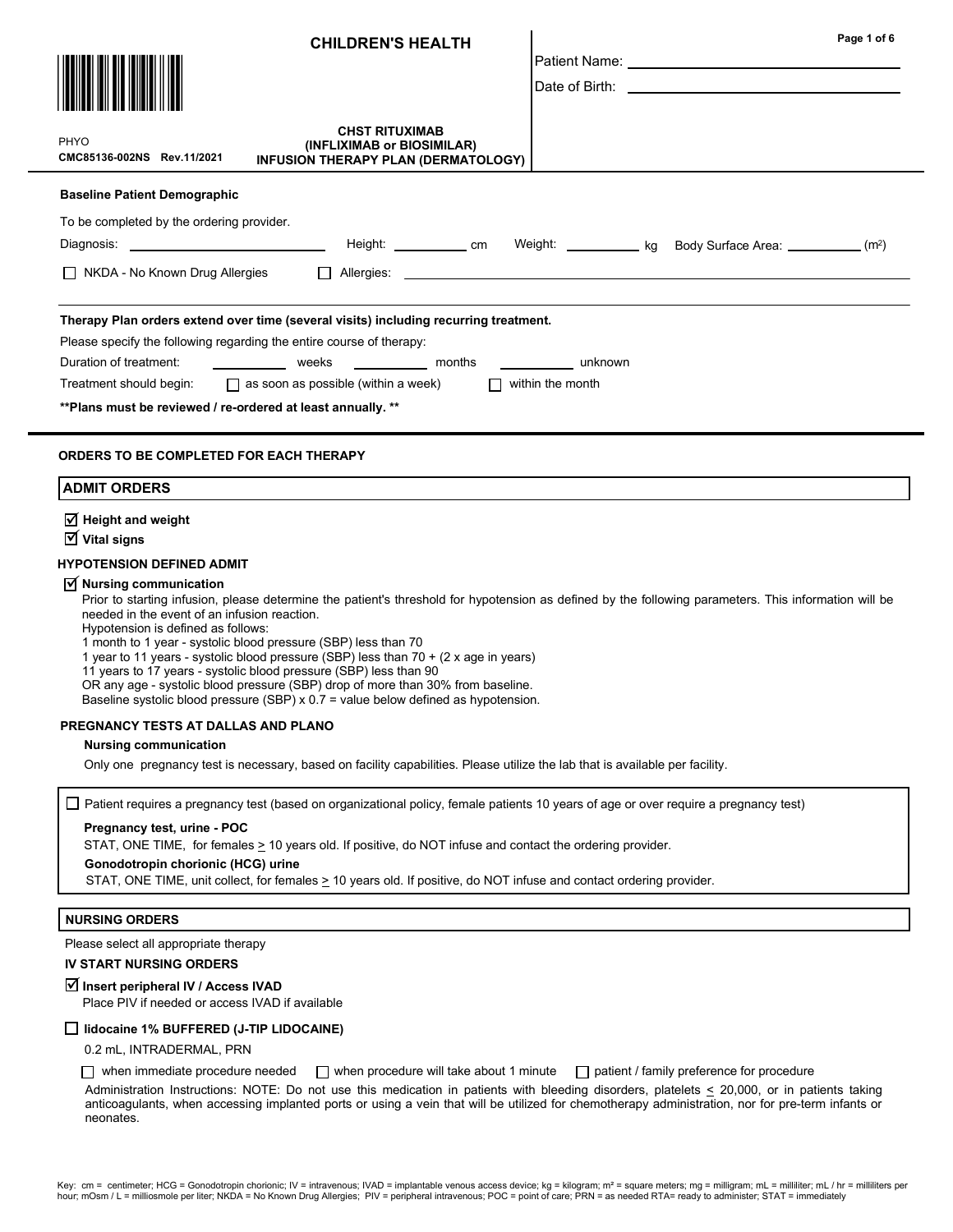

PHYO

CMC85136-002NS Rev.11/2021

## **CHST RITUXIMAB** (INFLIXIMAB or BIOSIMILAR) INFUSION THERAPY PLAN (DERMATOLOGY)

## ORDERS TO BE COMPLETED FOR EACH THERAPY

| <b>NURSING ORDERS, CONTINUED</b>                                                                                                                                                                                                                                                                                                                                                                                                                                      |
|-----------------------------------------------------------------------------------------------------------------------------------------------------------------------------------------------------------------------------------------------------------------------------------------------------------------------------------------------------------------------------------------------------------------------------------------------------------------------|
| Please select all appropriate therapy<br>$\Box$ lidocaine - prilocaine (EMLA) cream<br><b>TOPICAL, PRN</b>                                                                                                                                                                                                                                                                                                                                                            |
| $\Box$ when more than 60 minutes are available before procedure<br>$\Box$ when procedure will take more than 1 hour<br>$\Box$ patient / family preference for procedure<br>Administration Instructions: NOTE: In children < 3 months of age, or < 5 kg in weight, maximum application time is 1 hour.                                                                                                                                                                 |
| $\Box$ lidocaine - tetracaine (SYNERA) patch<br><b>TOPICAL, PRN</b><br>$\Box$ when 20 - 30 minutes are available before procedure<br>$\Box$ when procedure will take more than 1 hour<br>$\Box$ when anticipated pain is less than 5 mm from skin surface<br>patient / family preference for procedure<br>$\perp$                                                                                                                                                     |
| lidocaine with transparent dressing 4% kit<br><b>TOPICAL, PRN</b><br>$\Box$ when 20 - 30 minutes are available before procedure<br>when procedure will take more than 1 hour<br>patient / family preference for procedure                                                                                                                                                                                                                                             |
| <b>Heparin flush</b><br>heparin flush<br>10 - 50 units, INTRAVENOUS, PRN, IV line flush. Per protocol, heparin should not be used to flush peripheral IVs. This heparin flush should be<br>used with all central lines including IVADs, with the exception of de-accessing the IVAD.<br>heparin flush<br>100 - 300 units, INTRAVENOUS, PRN, IV line flush. Per protocol, heparin should not be used to flush peripheral IVs. For use only when<br>de-accessing IVADs. |
| Sodium chloride flush                                                                                                                                                                                                                                                                                                                                                                                                                                                 |
| Sodium chloride flush 0.9% injection<br>$\mathbf{r}$ $\mathbf{r}$ $\mathbf{r}$ $\mathbf{r}$ $\mathbf{r}$ $\mathbf{r}$ $\mathbf{r}$ $\mathbf{r}$ $\mathbf{r}$ $\mathbf{r}$ $\mathbf{r}$ $\mathbf{r}$ $\mathbf{r}$ $\mathbf{r}$ $\mathbf{r}$ $\mathbf{r}$ $\mathbf{r}$ $\mathbf{r}$ $\mathbf{r}$ $\mathbf{r}$ $\mathbf{r}$ $\mathbf{r}$ $\mathbf{r}$ $\mathbf{r}$ $\mathbf{$                                                                                            |

## Sodium chloride - preservative free 0.9% injection

1 - 30 mL, INTRAVENOUS, PRN, IV line flush

## PRE-MEDICATIONS

## $\Box$  Acetaminophen pre-medication 30 minutes prior (15 mg / kg, maximum 650 mg)

## Nursing communication

Administer only one of the acetaminophen orders, suspension or tablets, do not give both.

## acetaminophen suspension

15 mg / kg, ORAL, for 1 dose pre-medication, give 30 minutes prior to infusion Dose:

## acetaminophen tablet

15 mg / kg ORAL, for 1 dose pre-medication, give 30 minutes prior to infusion Dose:

1 - 20 mL, INTRAVENOUS, PRN, IV line flush

# Key: cm = centimeter; HCG = Gonodotropin chorionic; IV = intravenous; IVAD = implantable venous access device; kg = kilogram; m² = square meters; mg = milligram; mL = milliliter; mL / hr = milliliter; mL / hr = millilite

## Date of Birth: \_

Patient Name: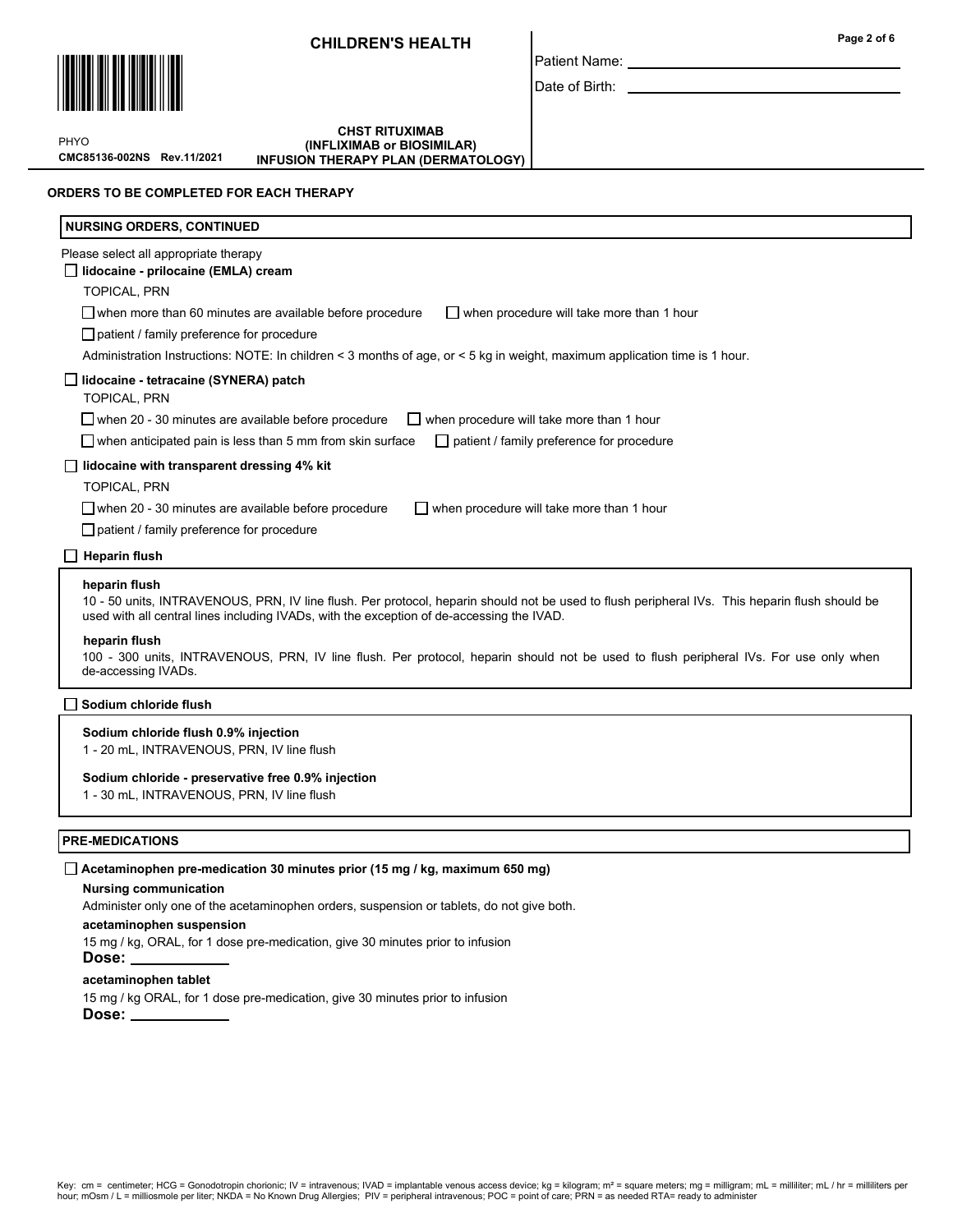

Patient Name:

Date of Birth:

CMC85136-002NS Rev.11/2021 PHYO

**CHST RITUXIMAB** (INFLIXIMAB or BIOSIMILAR) INFUSION THERAPY PLAN (DERMATOLOGY)

ORDERS TO BE COMPLETED FOR EACH THERAPY

## PRE-MEDICATIONS, CONTINUED

## $\Box$  Diphenhydramine pre-medication 30 minutes prior (1 mg / kg, maximum 50 mg)

#### Nursing communication

Administer only one of the diphenhydrAMINE pre-medication orders, liquid, capsule or injection, do not give more than one of the orders as a pre-medication.

## diphenhydrAMINE liquid

1 mg / kg, ORAL, for 1 dose pre-medication, give 30 minutes prior to infusion

#### Dose:

#### diphenhydrAMINE capsule

1 mg / kg ORAL, for 1 dose pre-medication, give 30 minutes prior to infusion

Dose:

#### diphenhydrAMINE injection

1 mg / kg, INTRAVENOUS, 1 dose pre-medication, give 30 minutes prior to infusion Dose:

#### □ methyIPREDNISolone RTA infusion

1 mg / kg INTRAVENOUS, for 1 dose. Pre-med give 30 minutes prior to infusion. For doses  $\geq$  10 mg / kg, see Policy 7.10.16, assess and document heart rate and blood pressure (BP) every 15 minutes during infusion and for 1 hour after the infusion is complete. Doses > 15 mg / kg should be given over a minimum of 1 hour.

Dose:

## INTRA-PROCEDURE

#### $\overline{\mathsf{V}}$  Vital signs

Obtain baseline vitals prior to start of inFLIXimab, then monitor vitals every 15 minutes during inFLIXimab infusion and for 30 minutes after infusion completed. In the event of any adverse reaction or other infusion related symptoms, the infusion should be stopped and notify the ordering provider.

#### **Ø** Nursing Communcation

Infusion rate initial therapy at 10 mL / hour x 15 minutes. Increase rate to 20 mL / hour x 15 minutes. Increase rate to 40 mL / hour x 15 minutes. Increase rate to 80 mL / hour x 15 minutes. Increase rate to 150 mL / hour x 30 minutes. Increase rate to 250 mL / hour x 30 minutes.

|                       | Rate<br>Time at that rate |                   |  |
|-----------------------|---------------------------|-------------------|--|
| Initial Infusion Rate | 10 mL / hour              | for 15 minutes    |  |
| Increase Rate to      | 20 mL / hour              | for 15 minutes    |  |
| Increase Rate to      | 40 mL / hour              | for 15 minutes    |  |
| Increase Rate to      | 80 mL / hour              | for 15 minutes    |  |
| Increase Rate to      | 150 mL / hour             | for 30 minutes    |  |
| Increase Rate to      | 250 mL / hour             | for 30 minutes    |  |
| Then stop infusion    |                           | Infusion complete |  |

#### $\overline{\mathbf{y}}$  Physician Communcation Order

Recommended inFLIXimab starting dose = 5 mg / kg. Please enter the dose of inFLIXimab in "mg" to facilitate prior authorization requirements. Vial size is 100 mg, if possible and clinically acceptable, round to nearest 100 mg.

### Infliximab (REMICADE or biosimilar) - Loading Dose Select one product below:

# $\Box$  inFLIXimab (REMICADE)

#### in sodium chloride 0.9% 250 mL infusion

#### INTERVAL: Every 14 days Defer Until: Duration: 2 treatments

INTRAVENOUS, at 125 mL / hour, ONCE, for 1 dose. Administer over 2 hours. Must be administered with a 0.2 micron disk filter.

Dose:

|                       | Rate          | Time at that rate                                                    |  |
|-----------------------|---------------|----------------------------------------------------------------------|--|
| Initial Infusion Rate | 10 mL / hour  | for 15 minutes                                                       |  |
| Increase Rate to      | 20 mL / hour  | for 15 minutes                                                       |  |
| Increase Rate to      | 40 mL / hour  | for 15 minutes<br>for 15 minutes<br>for 30 minutes<br>for 30 minutes |  |
| Increase Rate to      | 80 mL / hour  |                                                                      |  |
| Increase Rate to      | 150 mL / hour |                                                                      |  |
| Increase Rate to      | 250 mL / hour |                                                                      |  |
| Then stop infusion    |               | Infusion complete                                                    |  |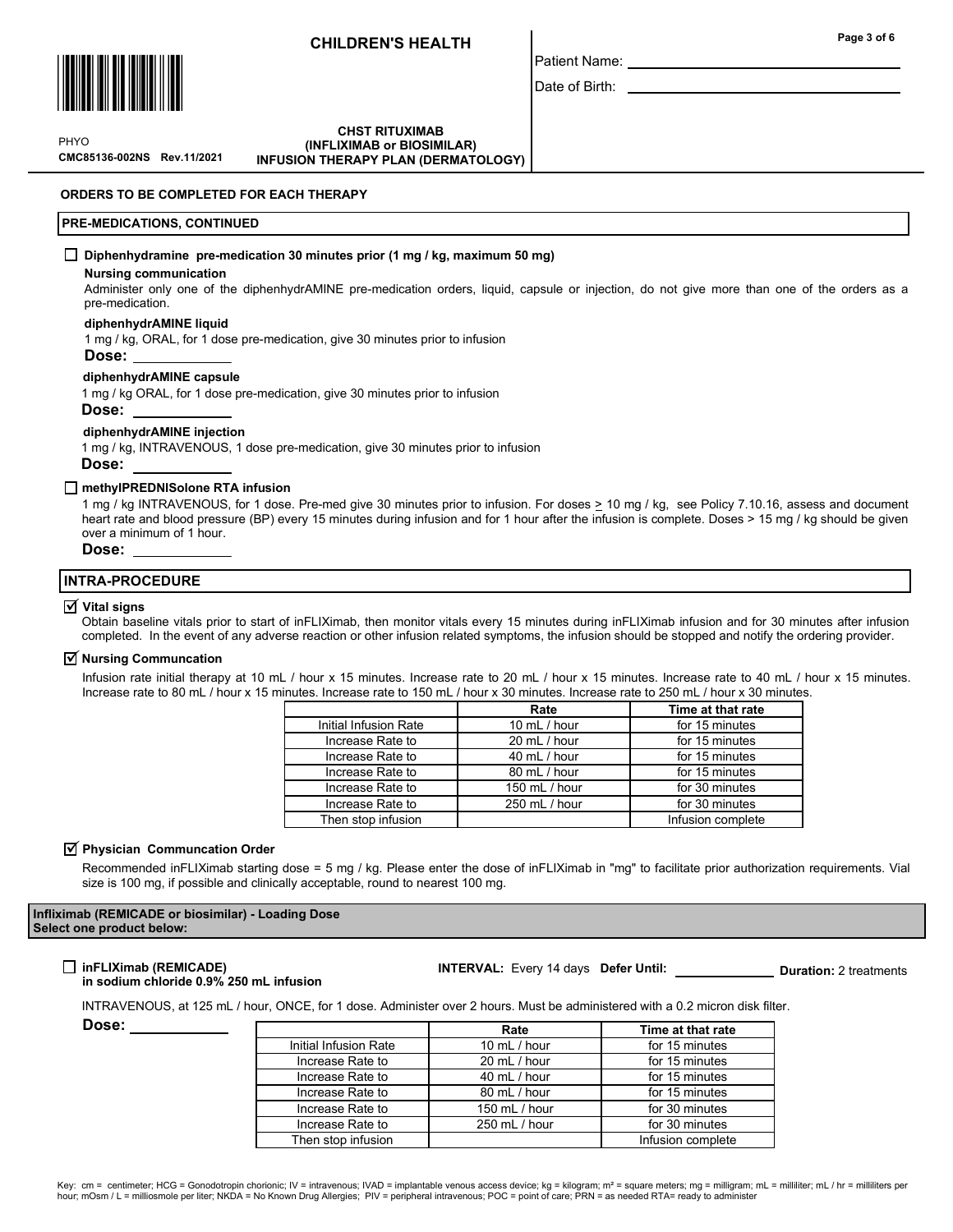

CMC85136-002NS Rev.11/2021 PHYO

**CHST RITUXIMAB** (INFLIXIMAB or BIOSIMILAR) INFUSION THERAPY PLAN (DERMATOLOGY)

ORDERS TO BE COMPLETED FOR EACH THERAPY

## INTRA-PROCEDURE, CONTINUED

#### $\Box$  inFLIXimab-dyyb (INFLECTRA) in sodium chloride 0.9% 250 mL infusion

INTRAVENOUS, at 125 mL / hour, ONCE, for 1 dose. Administer over 2 hours. Must be administered with a 0.2 micron disk filter.

|                       | Rate                           | Time at that rate |
|-----------------------|--------------------------------|-------------------|
| Initial Infusion Rate | 10 mL / hour<br>for 15 minutes |                   |
| Increase Rate to      | 20 mL / hour                   | for 15 minutes    |
| Increase Rate to      | 40 mL / hour                   | for 15 minutes    |
| Increase Rate to      | 80 mL / hour                   | for 15 minutes    |
| Increase Rate to      | 150 mL / hour                  | for 30 minutes    |
| Increase Rate to      | 250 mL / hour                  | for 30 minutes    |
| Then stop infusion    |                                | Infusion complete |

## $\Box$  inFLIXimab-abda (RENFLEXIS)

# INTERVAL: Every 14 days Defer Until: Duration: 2 treatments

Rate Time at that rate

# in sodium chloride 0.9% 250 mL infusion

 $\Gamma$ 

INTRAVENOUS, at 125 mL / hour, ONCE, for 1 dose. Administer over 2 hours. Must be administered with a 0.2 micron disk filter.

Dose: \_\_\_\_\_\_\_\_\_\_\_\_\_\_

Dose:

|                       | Rate          | Time at that rate |
|-----------------------|---------------|-------------------|
| Initial Infusion Rate | 10 mL / hour  | for 15 minutes    |
| Increase Rate to      | 20 mL / hour  | for 15 minutes    |
| Increase Rate to      | 40 mL / hour  | for 15 minutes    |
| Increase Rate to      | 80 mL / hour  | for 15 minutes    |
| Increase Rate to      | 150 mL / hour | for 30 minutes    |
| Increase Rate to      | 250 mL / hour | for 30 minutes    |
| Then stop infusion    |               | Infusion complete |
|                       |               |                   |

## Infliximab (REMICADE or biosimilar) - Maintenance Dose Select one product below:

#### inFLIXimab (REMICADE) in sodium chloride 0.9% 250 mL infusion

INTERVAL: Every 8 weeks Defer Until: Duration: Until Discontinued

INTRAVENOUS, at 125 mL / hour, ONCE, for 1 dose. Administer over 2 hours. Must be administered with a 0.2 micron disk filter.

Dose:

|                       | Rate                           | Time at that rate |  |
|-----------------------|--------------------------------|-------------------|--|
| Initial Infusion Rate | 10 mL / hour                   | for 15 minutes    |  |
| Increase Rate to      | 20 mL / hour                   | for 15 minutes    |  |
| Increase Rate to      | 40 mL / hour<br>for 15 minutes |                   |  |
| Increase Rate to      | 80 mL / hour                   | for 15 minutes    |  |
| Increase Rate to      | 150 mL / hour                  | for 30 minutes    |  |
| Increase Rate to      | 250 mL / hour                  | for 30 minutes    |  |
| Then stop infusion    |                                | Infusion complete |  |

## $\Box$  inFLIXimab-dyyb (INFLECTRA) in sodium chloride 0.9% 250 mL infusion

INTRAVENOUS, at 125 mL / hour, ONCE, for 1 dose. Administer over 2 hours. Must be administered with a 0.2 micron disk filter.

Dose:

|                       | Rate           | Time at that rate |  |
|-----------------------|----------------|-------------------|--|
| Initial Infusion Rate | 10 $mL / hour$ | for 15 minutes    |  |
| Increase Rate to      | 20 mL / hour   | for 15 minutes    |  |
| Increase Rate to      | 40 mL / hour   | for 15 minutes    |  |
| Increase Rate to      | 80 mL / hour   | for 15 minutes    |  |
| Increase Rate to      | 150 mL / hour  | for 30 minutes    |  |
| Increase Rate to      | 250 mL / hour  | for 30 minutes    |  |
| Then stop infusion    |                | Infusion complete |  |

Patient Name:

Date of Birth:

INTERVAL: Every 14 days Defer Until: \_\_\_\_\_\_\_\_\_\_\_\_\_\_\_\_\_\_\_\_ Duration: 2 treatments

INTERVAL: Every 8 weeks Defer Until: Duration: Until Discontinued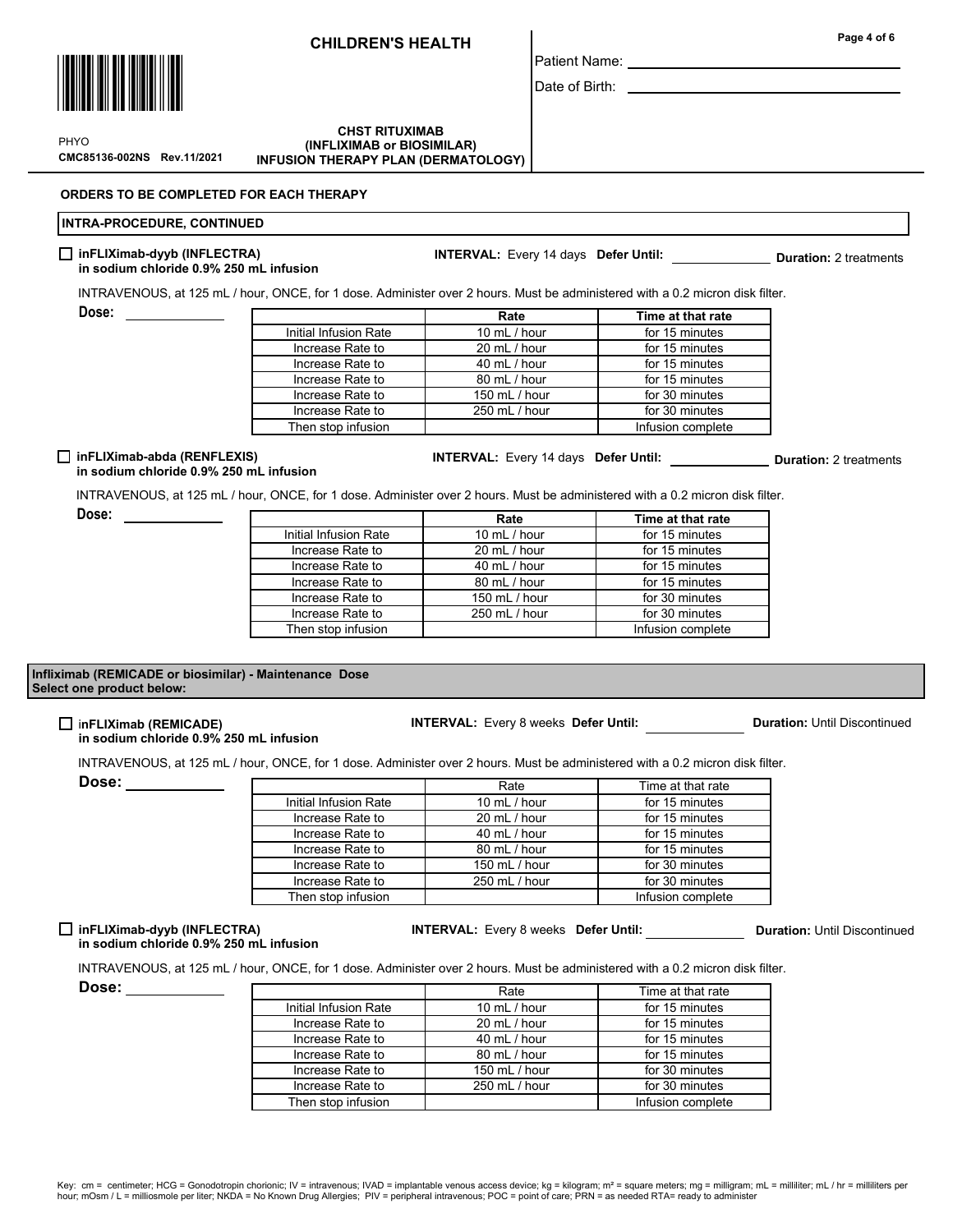

Patient Name:

Date of Birth:

CMC85136-002NS Rev.11/2021 PHYO

Dose:

**CHST RITUXIMAB** (INFLIXIMAB or BIOSIMILAR) INFUSION THERAPY PLAN (DERMATOLOGY)

## ORDERS TO BE COMPLETED FOR EACH THERAPY

## INTRA-PROCEDURE, CONTINUED

#### $\Box$  inFLIXimab-abda (RENFLEXIS) in sodium chloride 0.9% 250 mL infusion

INTERVAL: Every 8 weeks Defer Until: Duration: Until Discontinued

INTRAVENOUS, at 125 mL / hour, ONCE, for 1 dose. Administer over 2 hours. Must be administered with a 0.2 micron disk filter.

|                       | Rate                                                                                    | Time at that rate |  |
|-----------------------|-----------------------------------------------------------------------------------------|-------------------|--|
| Initial Infusion Rate | 10 mL / hour                                                                            | for 15 minutes    |  |
| Increase Rate to      | 20 mL / hour                                                                            | for 15 minutes    |  |
| Increase Rate to      | 40 mL / hour                                                                            | for 15 minutes    |  |
| Increase Rate to      | 80 mL / hour                                                                            | for 15 minutes    |  |
| Increase Rate to      | for 30 minutes<br>150 mL / hour<br>for 30 minutes<br>250 mL / hour<br>Infusion complete |                   |  |
| Increase Rate to      |                                                                                         |                   |  |
| Then stop infusion    |                                                                                         |                   |  |

# $\overline{\textbf{y}}$  Therapy Appointment Request

Please select department for the therapy appointment request:

# Expires in 365 days

| □ Dallas Special Procedures □ Plano Infusion Center □ Dallas Allergy □ Dallas Transplant □ Dallas Neurology |  |  |
|-------------------------------------------------------------------------------------------------------------|--|--|
|                                                                                                             |  |  |

## EMERGENCY MEDICATIONS

# $\overline{\mathbf{y}}$  Nursing communication

- 1. Hives or cutaneous reaction only no other system involvement PATIENT IS HAVING A DRUG REACTION:
	- a. Stop the infusion
	- **b.** Give diphenhydramine as ordered
	- c. Check vitals including blood pressure every 5 minutes until further orders from provider.
	- d. Connect patient to monitor (cardiac / apnea, blood pressure and oxygen saturation), if not already on one
	- e. Notify provider for further orders

2. Hives or cutaneous reaction plus one other system, i.e. abdominal cramping, vomiting, hypotension, altered mental status, respiratory distress, mouth / tongue swelling PATIENT IS HAVING ANAPHYLAXIS:

- a. Stop the infusion
- **b.** Call code  $-$  do not wait to give epinephrine
- c. Give epinephrine as ordered
- d. Notify provider
- e. Check vitals including blood pressure every 5 minutes until the code team arrives.
- f. Connect patient to monitor (cardiac / apnea, blood pressure and oxygen saturation), if not already on one.
- g. Give diphenhydramine once as needed for hives
- h. May repeat epinephrine every 5 minutes x 2 doses for persistent hypotension and respiratory distress with desaturation until code team arrives.
- **i.** May give albuterol as ordered for wheezing with oxygen saturations stable while waiting for code team, continue to monitor oxygen saturation.

### Hypotension is Defined as Follows:

- 1 month to 1 year systolic blood pressure (SBP) less than 70
- 1 year to 11 years systolic blood pressure (SBP) less than 70 + (2 x age in years)
- 11 years to 17 years systolic blood pressure (SBP) less than 90
- OR any age systolic blood pressure (SBP) drop more than 30% from baseline.

Baseline systolic blood pressure (SBP)  $x$  0.7 = value below defined as hypotension.

#### $\overline{\triangleleft}$  EPINEPHrine Injection Orderable For Therapy Plan (AMPULE / EPI - PEN JR. / EPI - PEN) 0.01 mg / kg

0.01 mg / kg, INTRAMUSCULAR, EVERY 5 MINUTES PRN, for anaphylaxis and may be repeated for persistent hypotension and respiratory distress with desaturation until the code team arrives, for 3 doses

Use caution with PIV administration. This solution has a pH < 5, or a pH > 9, or an osmolality > 600 mOsm / L.

## Dose:

Page 5 of 6